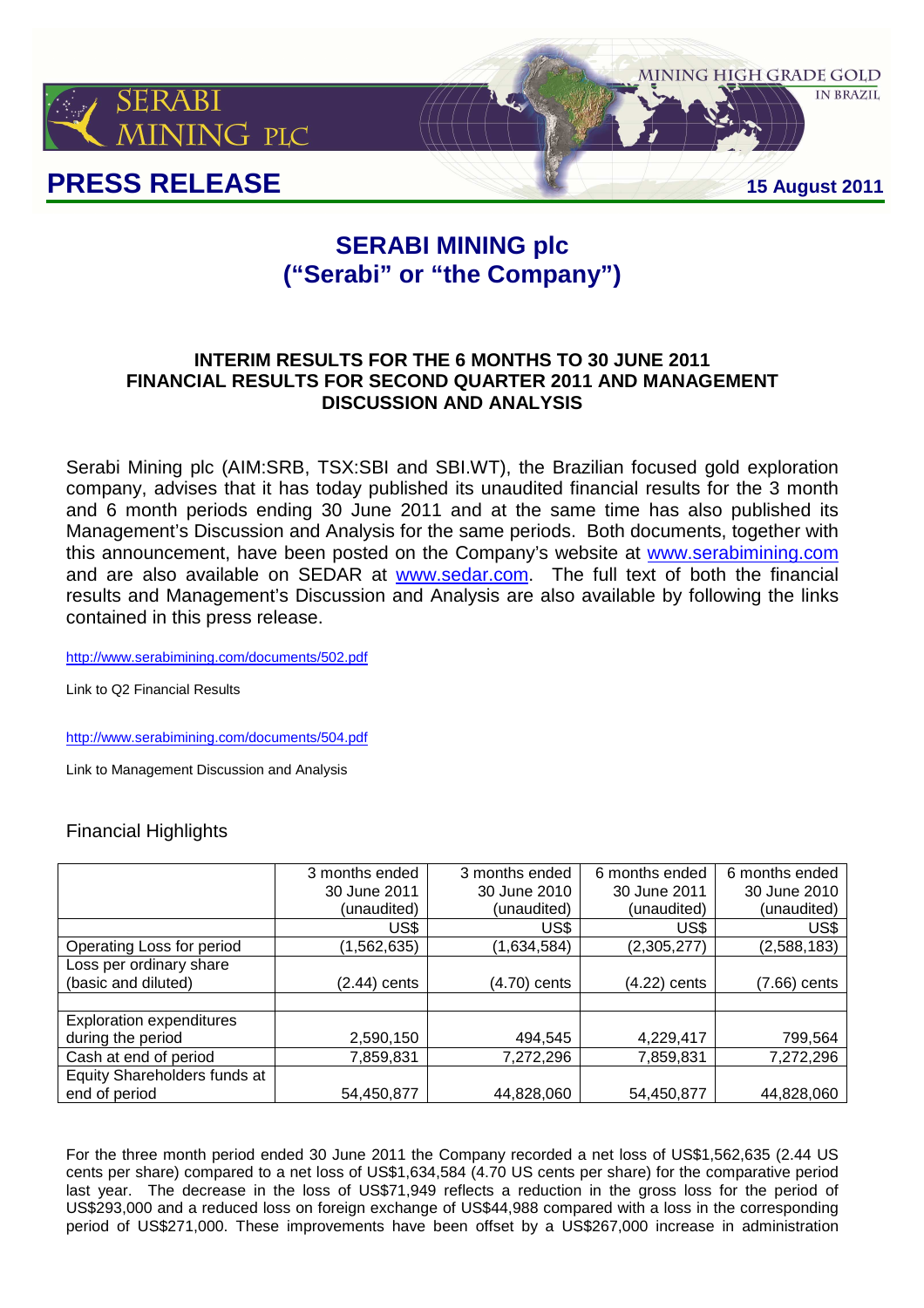costs. A charge of US\$100,000 was taken in the period to increase the provision for the rehabilitation of the Palito mine site upon eventual abandonment. This charge which results from changes in exchange rates and discount rates used to estimate the provision required has been recorded as a foreign exchange cost of US\$70,500 and a finance cost of US\$29,500.

In the three months ended 30 June 2010, the Company had limited gold production from open pit mining operations which yielded a gross loss of US\$424,253. Mining operations were suspended at the end of June 2010 and there has been no mining operation during the three month period ended 30 June 2011 and as a result the Company incurred a gross loss for the second quarter of 2011 of US\$131,197.

For the six month period ended 30 June 2011 the Company recorded a net loss of US\$2,305,277 (4.22 US cents per share) compared to a net loss of US\$2,588,183 (7.66 US cents per share) for the comparative period last year.

The reduction in the loss of approximately US\$280,000 principally reflects a gain on foreign exchange of US\$142,000 compared with a loss in the corresponding period for 2010 of US\$273,000.

For the six months to 30 June 2011 there has been an increase in administration costs of US\$525,000 in comparison with the same period for 2010.

At the corporate level costs have increased primarily as a result of higher staffing charges which account for US\$200,000 of the increase. This increase reflects the higher remuneration for executive management compared with 2010, including a bonus relating to performance in 2010, of which two thirds was settled by the issue of shares paid in the first quarter and the remuneration of the new non-executive directors who were appointed at the end of Mach 2011.

The company also incurred additional costs in 2011 compared to 2010 as a result of the initial public offering of the Company's shares on the TSX.

# Operational Highlights for the last quarter

- 7 April Results from the first five drill holes of the Phase 1discovery drilling programme were released. The drilling was testing a 200m strike length of the 500m long geophysical model and significant gold intercepts were identified in all five drill holes. The style of the mineralization date appeared to be of broader width to mineral resources identified at the JDO Project to date.
- 23 May Results of an 8,000 hectare VTEM survey flown in January 2011 were released. The survey increased the area covered by VTEM to 14,000 hectares and identified a further 47 conductive electromagnetic anomalies.
- 23 May The Company announces that the integration and reprocessing of magnetic data had indicated that the structural zone hosting the Palito Deposit could extend as far to the south east as Currutela and in addition indicated the possible existence of a number of sub-parallel trending lineaments.
- 13 June Results from drilling into the Pan Handle target and initial holes into the Curretela targets were released. High grade gold intersections were identified at Currutela as drilling intersected multiple zones of hydrothermally altered granite similar to those hosting mineralization at the Palito Deposit.
- 11 July Further drill results at Currutela were released with promising assays showing further intersections of gold mineralisation in hydrothermal alteration zones.
- 15 July Following up from the integration and reprocessing of magnetic data the announced that drilling had confirmed the potential structural and mineralizes continuity of the Palito gold deposit and the Currutela gold discovery, a distance of some 2km.
- 11 August The commencement of further ground geophysics (Induced Polarisation) focusing upon the potential structural continuity between the Palito gold deposit and the Currutela gold discovery some 2km away, plus recently identified anomalies at Jamanxim and Calico was announced.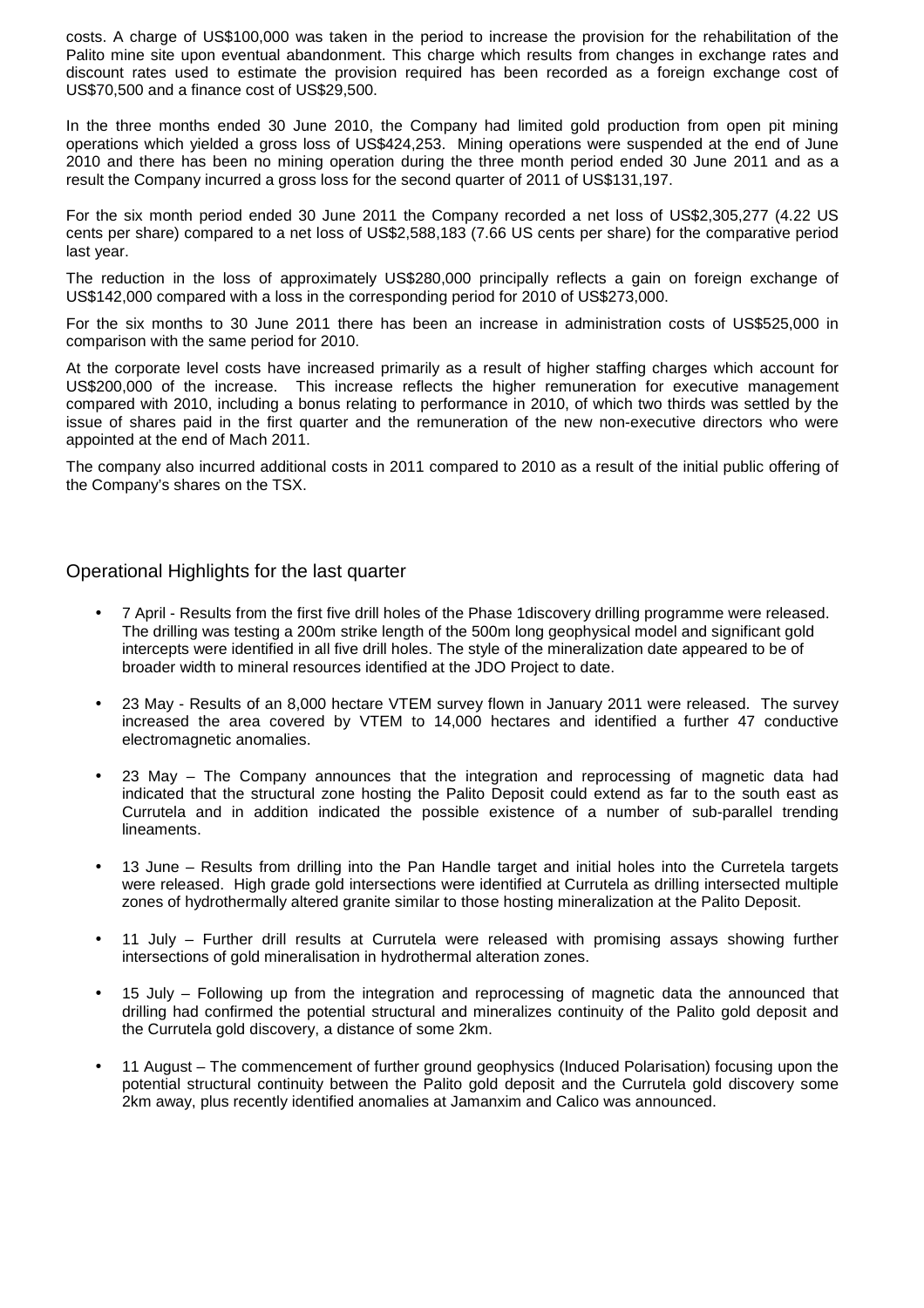# Corporate Highlights

- On 30 March 2011 the Company completed an Initial Public Offering ("IPO") and the listing of its Ordinary Shares and Warrants on the TSX and also completed the issue of 9,000,000 units raising gross proceeds of C\$4,950,000
- On 1 July 2011 Fox-Davies Capital Ltd was appointed in the UK as Broker to the Company.
- On 30 June 2011, the Company had cash and cash equivalents of approximately \$7.9 million.
- 27 exploration drill holes totaling 5,977 metres, have been drilled with assay results received to date highlighting the potential for additional resources in the exploration areas near the Palito Mine. .

# **Outlook**

The Company expects to complete its Phase 1 exploration programme over the JDO Project by the end of the third quarter of 2011. The focus of this programme has been on 'head-frame' exploration with the objective to make mine-site gold discoveries which in turn can increase the mineral resource to a sufficient level to support a meaningful and sustainable level of production.

Activity over the next quarter;

- The completion of the planned 8,100m diamond drilling into the 9 high priority targets of which almost 6,000 metres had been drilled by the end of July.
- Follow-up ground geophysics (Induced Polarisation) is being undertaken over four main anomalous areas identified by the 14,000 hectares of airborne geophysics. This work commenced in August 2011.
- The Company has acquired a powered Augur drill rig and has commenced a thorough mine-site deep geochemistry Geochemical/Trenching/Auger programme.
- The Palito underground mine will remain on care & maintenance

In the fourth quarter of 2011 and beyond, the Company's objectives are to:

- Follow up mine-site discoveries with drilling to increase resource >1.5m oz.
- Commence discovery drilling on potential new targets defined from the 2011 geophysical surveys
- Replicate the 'Palito Discovery Model' within the 55,000 ha of contiguous concessions that envelope the Palito deposit continuing to use a mixture of geophysics and geochemistry to identify additional areas of interest and potential drill targets
- Seek JV partners/buyers with respect to the non-core assets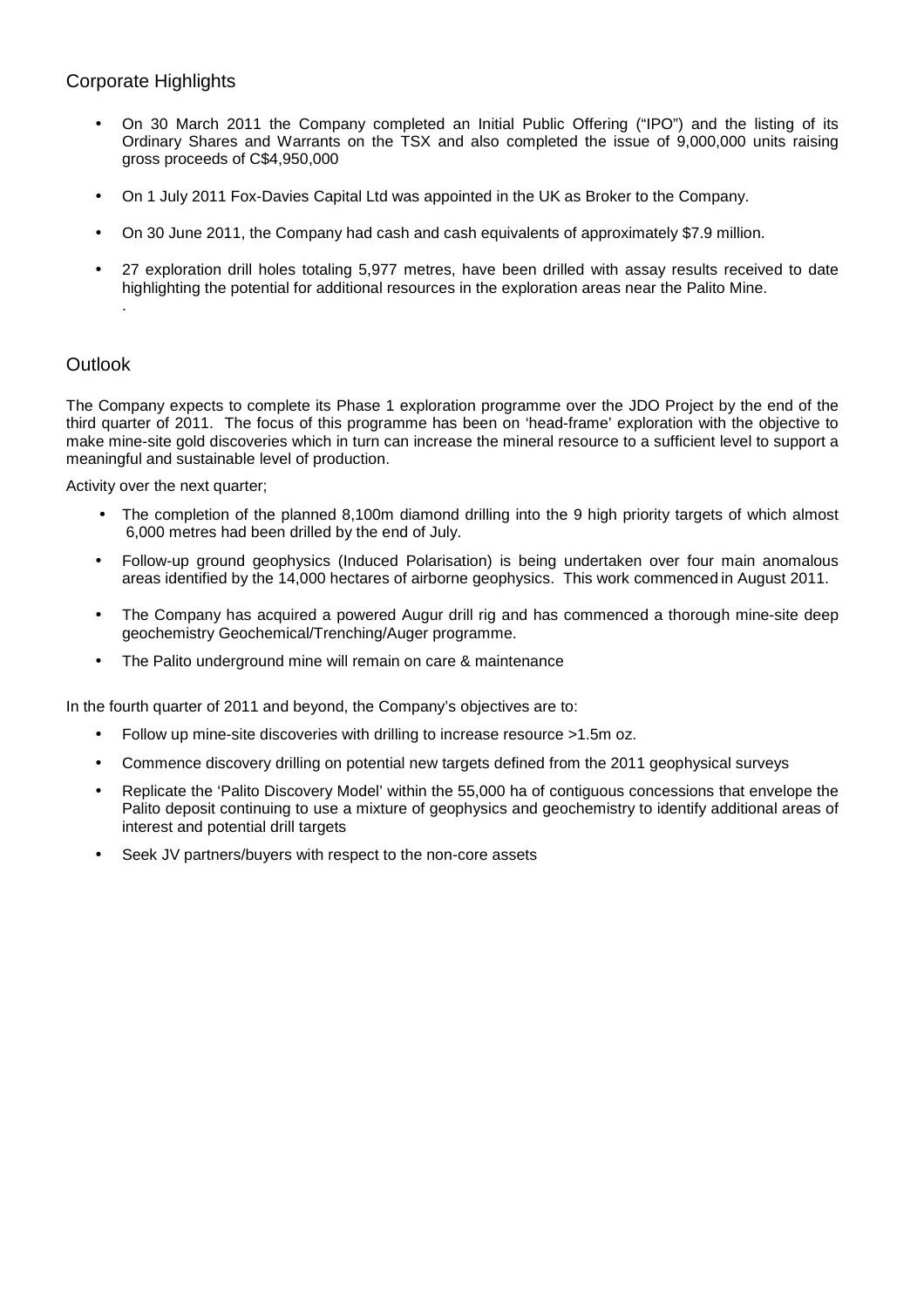#### **SERABI MINING PLC Condensed Consolidated Statements of Comprehensive Income**

|                                                                     | For the three months ended |                     | For the six months ended |                   |  |
|---------------------------------------------------------------------|----------------------------|---------------------|--------------------------|-------------------|--|
|                                                                     |                            | 30 June             |                          | 30 June           |  |
| (expressed in US\$)                                                 | 2011<br>(unaudited)        | 2010<br>(unaudited) | 2011<br>(unaudited)      | 2010<br>(audited) |  |
| <b>CONTINUING OPERATIONS</b>                                        |                            |                     |                          |                   |  |
| Revenue                                                             | 1,063                      | 308,360             | 1,063                    | 1,148,999         |  |
| Operating expenses                                                  | (132, 260)                 | (732, 613)          | (316,082)                | (1,494,386)       |  |
| Gross (loss)/profit                                                 | (131, 197)                 | (424, 253)          | (315,019)                | (345, 387)        |  |
| Administration expenses                                             | (701, 818)                 | (444, 757)          | (1, 367, 205)            | (842, 391)        |  |
| Write back of prior period expenses                                 |                            |                     | 540,441                  |                   |  |
| Option costs                                                        | (63, 740)                  | (25, 102)           | (94, 311)                | (50, 204)         |  |
| Gain/(loss) on asset disposals                                      | 11,178                     | 49,874              | (2, 337)                 | (4,694)           |  |
| Depreciation of plant and equipment                                 | (593, 796)                 | (507, 509)          | (1, 161, 132)            | (1,017,458)       |  |
| <b>Operating loss</b>                                               | (1,479,373)                | (1,351,747)         | (2,399,563)              | (2,260,134)       |  |
| Foreign exchange (loss)/gain                                        | (44, 988)                  | (271, 393)          | 142,309                  | (272, 573)        |  |
| Finance costs                                                       | (59, 648)                  | (16, 547)           | (81, 800)                | (60, 579)         |  |
| Investment income                                                   | 21,374                     | 5,103               | 33,777                   | 5,103             |  |
| <b>Loss before taxation</b>                                         | (1, 562, 635)              | (1,634,584)         | (2, 305, 277)            | (2,588,183)       |  |
| Income tax expense                                                  |                            |                     |                          |                   |  |
| Loss for the period from continuing<br>operations <sup>(1)(2)</sup> | (1, 562, 635)              | (1,634,584)         | (2,305,277)              | (2,588,183)       |  |
| Other comprehensive income (net of tax)                             |                            |                     |                          |                   |  |
| Exchange differences on translating foreign<br>operations           | 1,846,896                  | (402, 126)          | 2,790,106                | (1,237,968)       |  |
| Total comprehensive income/(loss) for the<br>period <sup>(2)</sup>  | 284,261                    | (2,036,710)         | 484,829                  | (3,826,151)       |  |
|                                                                     |                            |                     |                          |                   |  |
| Loss per ordinary share (basic and diluted) <sup>(1)</sup>          | (2.44c)                    | (4.70c)             | (4.22c)                  | (7.66c)           |  |

(1) All revenue and expenses arise from continuing operations.

(2) The Group has no non-controlling interests and all income / (losses) are attributable to the equity holders of the Parent Company.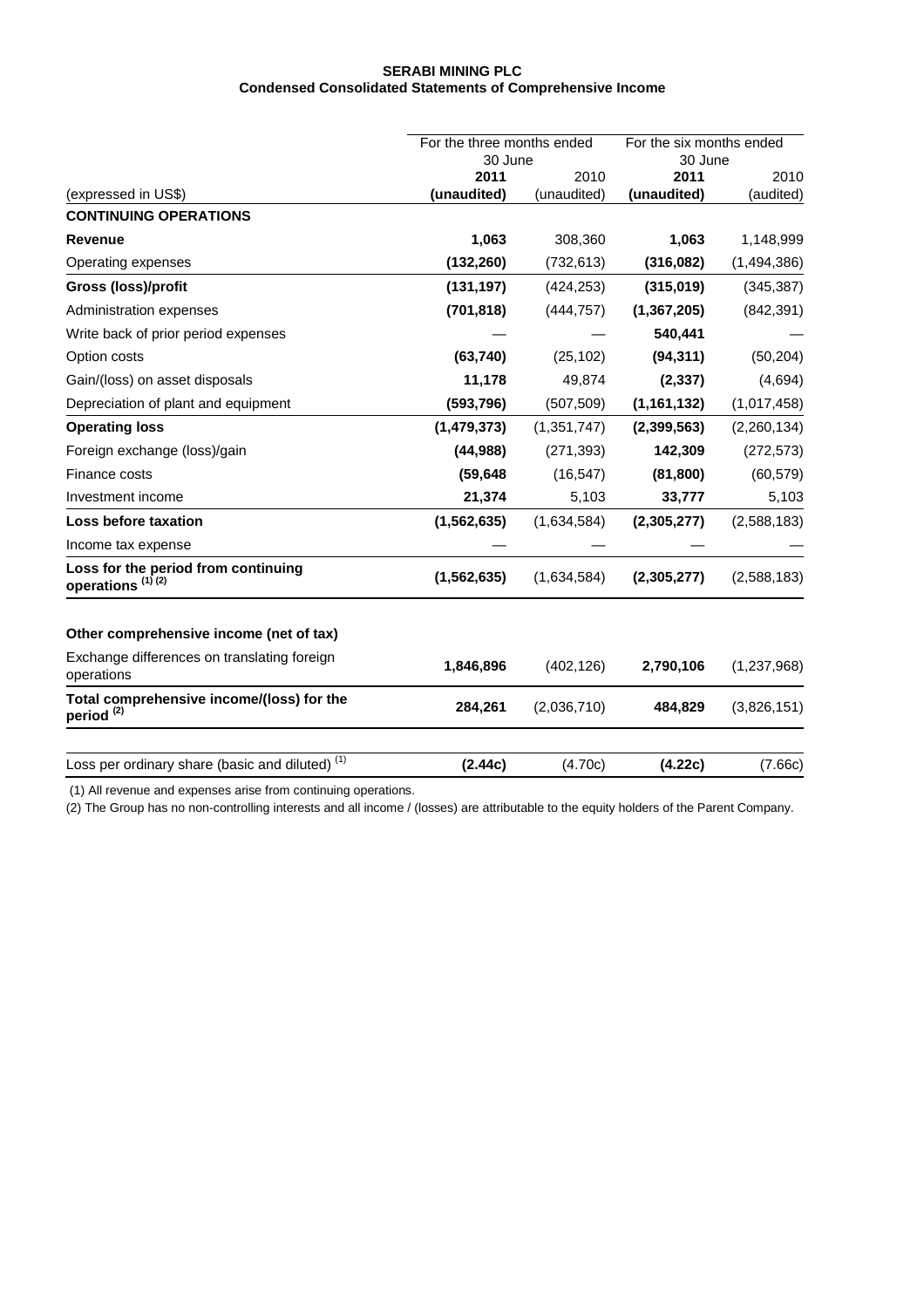#### **SERABI MINING PLC Condensed Consolidated Balance Sheets**

|                                               | As at          | As at          | As at          |
|-----------------------------------------------|----------------|----------------|----------------|
|                                               | 30 June        | 30 June        | 31 December    |
|                                               | 2011           | 2010           | 2010           |
| (expressed in US\$)                           | (unaudited)    | (unaudited)    | (audited)      |
| <b>Non-current assets</b>                     |                |                |                |
| Development and deferred exploration<br>costs | 14,785,541     | 7,475,863      | 9,797,406      |
| Property, plant and equipment                 | 34,843,749     | 33,024,475     | 33,951,140     |
| Total non-current assets                      | 49,629,290     | 40,500,338     | 43,748,546     |
| <b>Current assets</b>                         |                |                |                |
| Inventories                                   | 1,580,484      | 1,180,385      | 1,417,804      |
| Trade and other receivables                   | 131,973        | 193,136        | 96,143         |
| Prepayments and accrued income                | 1,325,456      | 1,552,439      | 1,061,945      |
| Cash at bank and cash equivalents             | 7,859,831      | 7,272,296      | 8,598,755      |
| <b>Total current assets</b>                   | 10,897,744     | 10,198,256     | 11,174,647     |
| <b>Current liabilities</b>                    |                |                |                |
| Trade and other payables                      | 3,689,787      | 4,137,435      | 3,147,258      |
| Accruals                                      | 294,563        | 113,441        | 174,348        |
| Special warrants                              |                |                | 5,059,995      |
| <b>Total current liabilities</b>              | 3,984,350      | 4,250,876      | 8,381,601      |
| <b>Net current assets</b>                     | 6,913,394      | 5,947,380      | 2,793,046      |
| <b>Total assets less current liabilities</b>  | 56,542,684     | 46447,718      | 46,541,592     |
| <b>Non-current liabilities</b>                |                |                |                |
| Trade and other payables                      | 298,521        | 20,462         | 552,027        |
| Provisions                                    | 1,511,026      | 1,363,516      | 1,388,571      |
| Interest bearing liabilities                  | 282,260        | 235,680        | 249,176        |
| <b>Total non-current liabilities</b>          | 2,091,807      | 1,619,658      | 2,189,774      |
| <b>Net assets</b>                             | 54,450,877     | 44,828,060     | 44,351,818     |
|                                               |                |                |                |
| <b>Equity</b>                                 |                |                |                |
| Share capital                                 | 29,291,551     | 27,752,834     | 27,752,834     |
| Share premium                                 | 48,278,626     | 40,754,032     | 40,754,032     |
| Option reserve                                | 1,758,190      | 1,583,877      | 1,648,484      |
| Other reserves                                | 702,095        | 260,882        | 260,882        |
| <b>Translation reserve</b>                    | 6,672,274      | 1,031,189      | 3,882,168      |
| Accumulated loss                              | (32, 251, 859) | (26, 554, 754) | (29, 946, 582) |
| Equity shareholders' funds                    | 54,450,877     | 44,828,060     | 44,351,818     |

The interim financial information has not been audited and does not constitute statutory accounts as defined in Section 434 of the Companies Act 2006. Whilst the financial information included in this announcement has been compiled in accordance with International Financial Reporting Standards ("IFRS") this announcement itself does not contain sufficient financial information to comply with IFRS. The Group statutory accounts for the year ended 31 December 2010, prepared under IFRS as adopted in the EU and with IFRS and their interpretations adopted by the International Accounting Standards Board have been filed with the Registrar of Companies. The auditor's report on these accounts was unqualified but did contain an Emphasis of Matter with respect to the ability of the Company and the Group regarding the future availability of project finance. The auditor's report did not contain a statement under Section 498 (2) or 498 (3) of the Companies Act 2006.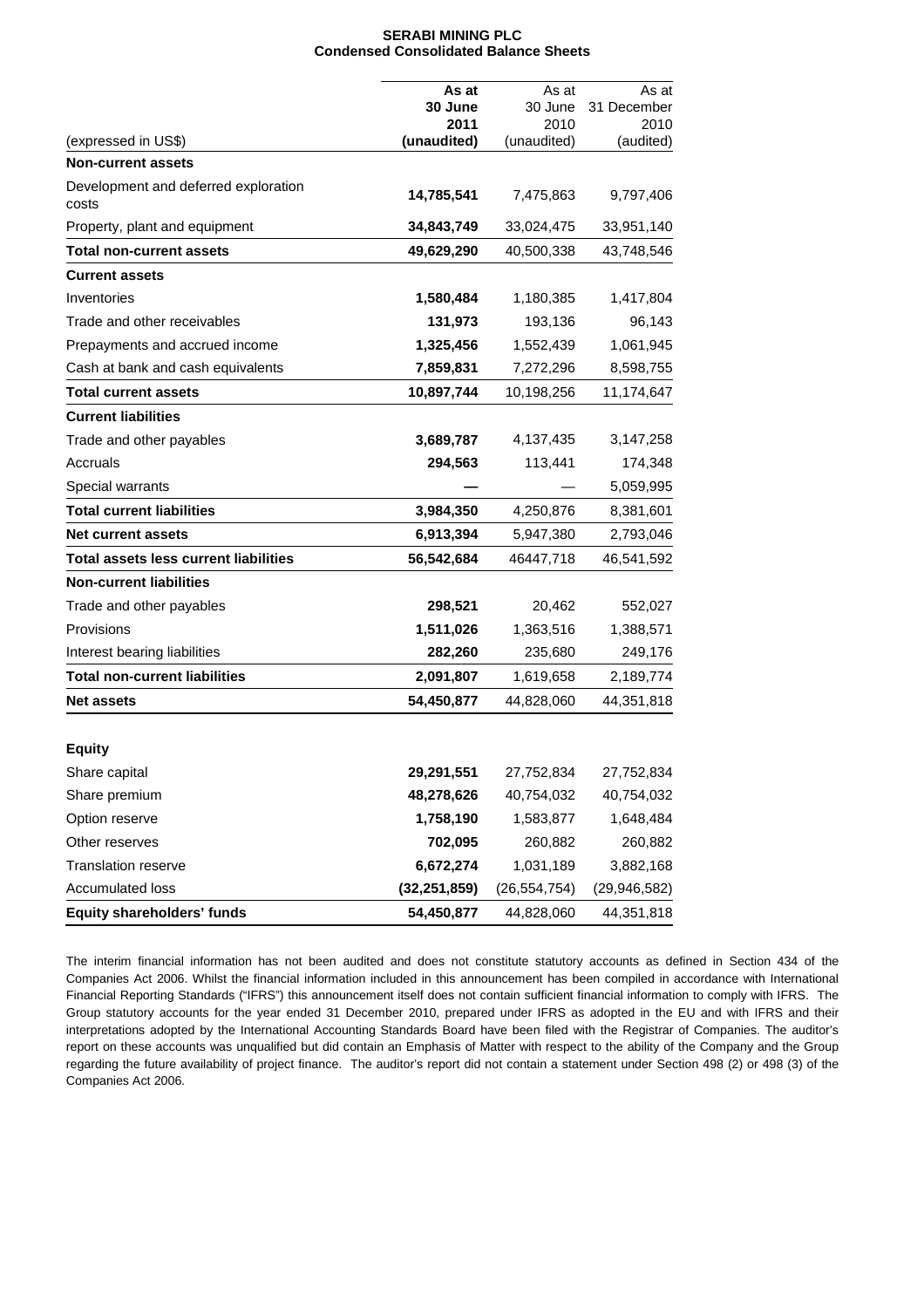### **SERABI MINING PLC Condensed Consolidated Cash Flow Statements**

|                                                                         | For the three months<br>ended<br>30 June |                     | For the six months<br>ended<br>30 June |                     |
|-------------------------------------------------------------------------|------------------------------------------|---------------------|----------------------------------------|---------------------|
| (expressed in US\$)                                                     | 2011<br>(unaudited)                      | 2010<br>(unaudited) | 2011<br>(unaudited)                    | 2010<br>(unaudited) |
| <b>Operating activities</b>                                             |                                          |                     |                                        |                     |
| <b>Operating loss</b>                                                   | (1,479,373)                              | (1, 351, 747)       | (2,399,563)                            | (2,260,134)         |
| Depreciation - plant, equipment and mining<br>properties                | 593,796                                  | 507,509             | 1,161,132                              | 1,017,458           |
| Impairment charges                                                      |                                          |                     |                                        |                     |
| (Loss)/Gain on sale of assets                                           | (11, 178)                                | (49, 874)           | 2,337                                  | 4,694               |
| Option costs                                                            | 63,740                                   | 25,102              | 94,311                                 | 50,204              |
| Interest paid                                                           | (18, 360)                                | (7,256)             | (28, 686)                              | (41, 798)           |
| Foreign exchange loss                                                   | (89, 968)                                | (27, 334)           | (138, 898)                             | (28, 794)           |
| <b>Changes in working capital</b>                                       |                                          |                     |                                        |                     |
| (Increase) / decrease in inventories                                    | (26, 972)                                | 54,529              | (64, 453)                              | 37,144              |
| (Increase) / decrease in receivables, prepayments<br>and accrued income | (61, 778)                                | (145, 937)          | (220, 134)                             | (106, 849)          |
| Increase/(decrease) in payables, accruals and<br>provisions             | 283,921                                  | 122,766             | 272,172                                | 46,926              |
| Net cash flow from operations                                           | (746, 172)                               | (872, 242)          | (1,321,782)                            | (1, 281, 149)       |
| <b>Investing activities</b>                                             |                                          |                     |                                        |                     |
| Proceeds from sale of fixed assets                                      | 74,509                                   | 48,955              | 115,151                                | 155,806             |
| Purchase of property, plant and equipment                               | (18, 253)                                |                     | (45, 636)                              |                     |
| Exploration and development expenditure                                 | (2, 574, 755)                            | (484, 316)          | (4,214,022)                            | (789, 335)          |
| Interest received                                                       | 21,374                                   | 5,103               | 33,777                                 | 5,103               |
| Net cash outflow on investing activities                                | (2, 497, 125)                            | (430, 258)          | (4, 110, 730)                          | (628, 426)          |
| <b>Financing activities</b>                                             |                                          |                     |                                        |                     |
| Issue of ordinary share capital                                         |                                          | 5,424,120           | 4,961,180                              | 5,424,120           |
| <b>Issue of warrants</b>                                                |                                          |                     | 208,229                                |                     |
| Capital element of finance lease payments                               |                                          | (31, 611)           |                                        | (77, 663)           |
| Payment of share issue costs                                            | (3, 416)                                 | (35,059)            | (709, 980)                             | (35,059)            |
| Payment of special warrant issue costs                                  |                                          |                     | (14,900)                               |                     |
| Net cash (outflow)/ inflow from financing activities                    | (3, 416)                                 | 5,357,450           | 4,444,529                              | 5,311,398           |
| Net/(decrease)/ increase in cash and cash                               | (3, 246, 713)                            | 4,054,950           | (987, 983)                             | 3,401,823           |
| equivalents<br>Cash and cash equivalents at beginning of period         | 11,100,828                               | 3,423,326           | 8,598,754                              | 4,081,882           |
| Exchange difference on cash                                             | 5,716                                    | (205, 980)          | 249,060                                | (211, 409)          |
| Cash and cash equivalents at end of period                              | 7,859,831                                | 7,272,296           | 7,859,831                              | 7,272,296           |
|                                                                         |                                          |                     |                                        |                     |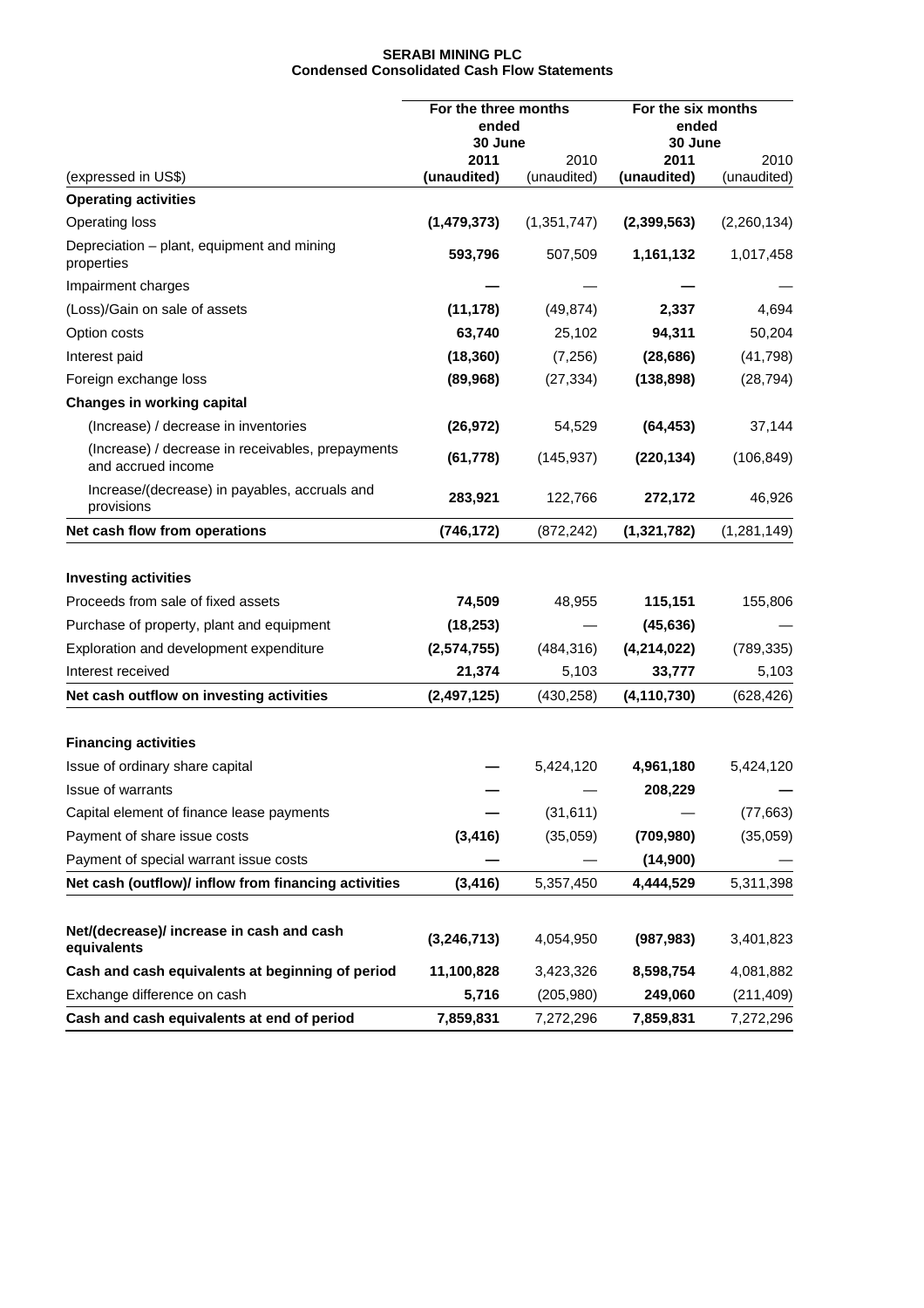### **1. Basis of preparation**

These interim accounts are for the three month and six month periods ended 30 June 2011. Comparative information has been provided for the unaudited three month and six month periods ended 30 June 2010 and the audited twelve month period from 1 January to 31 December 2010.

The accounts for the periods have been prepared in accordance with International Accounting Standard 34 "Interim Financial Reporting" and the accounting policies are consistent with those of the annual financial statements for the year ended 31 December 2010 and those envisaged for the financial statements for the year ending 31 December 2011. The Company has not adopted any standards or interpretation in advance of the required implementation dates. It is not anticipated that the adoption in the future of the new or revised standards or interpretations that have been issued by the International Accounting Standards Board will have a material impact on the Group's earnings or shareholders' funds.

### **(i) Going Concern and availability of project finance**

These condensed financial statements have been prepared using reporting standards applicable to a going concern, which assumes continuity of operations and realisation of assets and settlement of liabilities in the normal course of business for the foreseeable future, which is at least, but not limited to, one year from the approval of these condensed financial statements. In common with many companies in the exploration and development stages, the Company raises its finance for exploration and development programmes in discrete tranches and is subject to risks and challenges similar to companies in a comparable stage of development. These risks include the challenges of securing adequate capital for exploration and development, operational risks inherent in the mining industry and global economic and gold price volatility.

The directors have concluded that it is appropriate to prepare the condensed financial statements on a going concern basis and are confident that they are taking all the necessary steps to ensure that adequate additional funding will be available as and when required. However there can be no certainty that this will be the case and there is therefore significant doubt as to appropriateness of the going concern assumption. Were the funding not to become available in an appropriate timescale the directors would need to consider alternative strategies and an impairment review would be required in respect of the capitalised expenditure on the Palito project. No adjustments to asset carrying values that may be necessary should the company be unsuccessful have been recognised in the condensed financial statements. These adjustments could be material.

#### **(ii) Impairment**

Management have undertaken a review of the carrying value of the mining and exploration assets of the Group, and considered the implications of the operational difficulties experienced and the current operational status of Palito. Following this review they have assessed the value of the existing assets on the basis of value in use involving a future recommencement of underground mining operations which is dependent on the ability of the Group to raise future finance and to operate the mine in line with the mine plan that forms the basis of the value in use calculation. The carrying values of assets have not been adjusted to reflect a failure to raise sufficient funds, only maintaining the current levels of operation or that if a sale transaction were undertaken the proceeds may not realise the value as stated in the accounts.

### **(iii) Inventories**

Inventories - are valued at the lower of cost and net realisable value.

## **(iv) Property, plant and equipment**

Property, plant and equipment are depreciated over their useful lives.

#### **(v) Mining property**

The Group commenced commercial production at the Palito mine effective 1 October 2006. Prior to this date all revenues and operating costs were capitalised as part of the development costs of the mine. Effective from 1 October 2006 the accumulated development costs of the mine were re-classified as Mining Property costs and such cost will be amortised over the anticipated life of the mine on a unit of production basis. As the underground mine is currently on care and maintenance and there is no depletion of the reserves and resources attributable to the mine, no amortization charge has been recorded in the period.

#### **(vi) Revenue**

Revenue represents amounts receivable in respect of sales of gold and by-products. Revenue represents only sales for which contracts have been agreed and for which the product has been delivered to the purchaser in the manner set out in the contract. Revenue is stated net of any applicable sales taxes. Any unsold production and in particular concentrate is held as inventory and valued at production cost until sold.

#### **(vii) Currencies**

The condensed financial statements are presented in United States dollars (US\$ or "\$"). Other currencies referred to in these condensed financial statements are UK pounds ("UK£"), Canadian dollars ("C\$") and Brazilian Reais ("BrR\$").